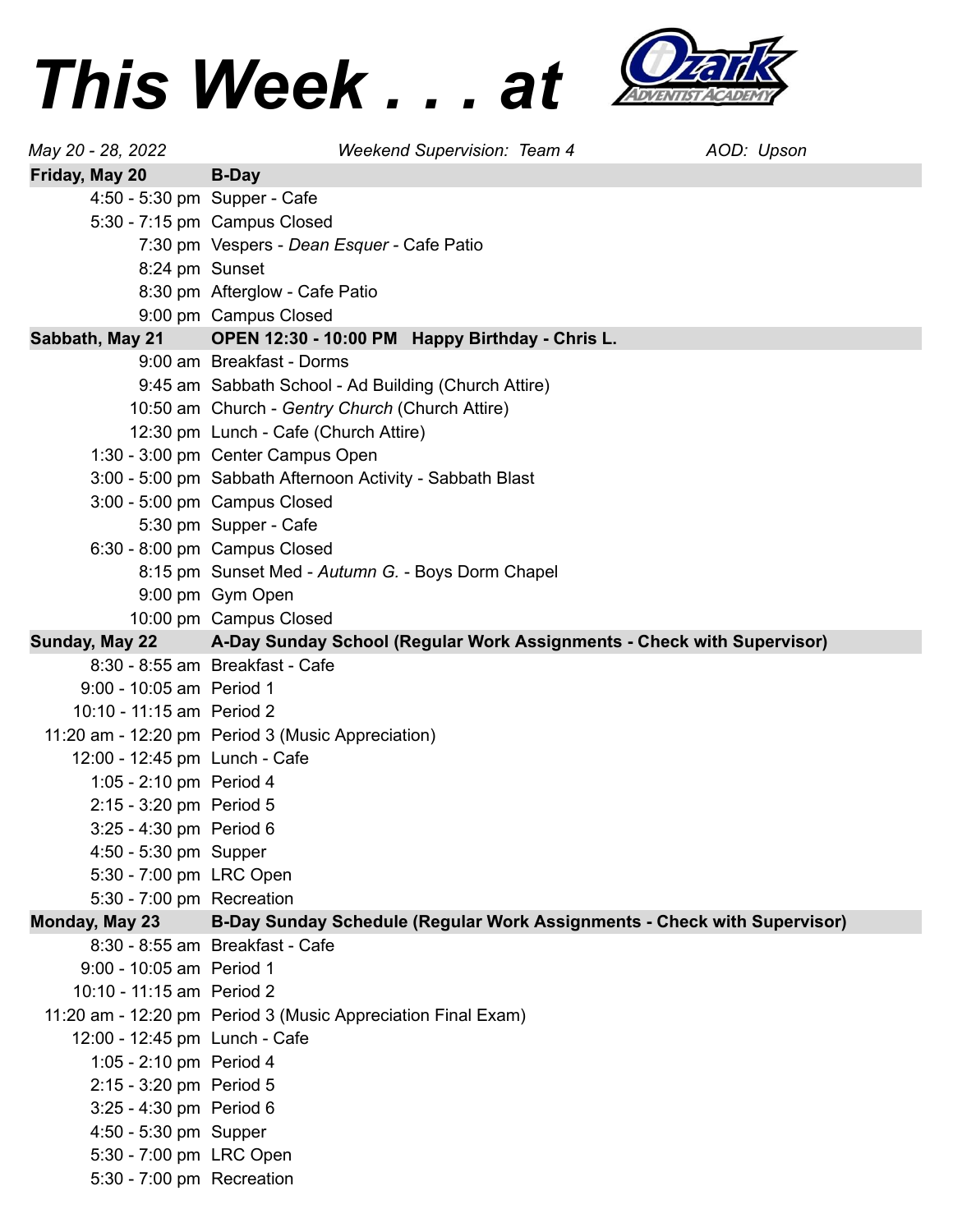| Tuesday, May 24                | Semester Test Schedule (Regular Work Assignments - Check with Supervisor)                   |
|--------------------------------|---------------------------------------------------------------------------------------------|
|                                | 8:30 - 8:55 am Breakfast - Cafe                                                             |
| 9:00 - 10:20 am Test Period 1  |                                                                                             |
|                                | English I - 1A, Personal Fitness - 1A, Earth Science - 1A                                   |
|                                | World History - 1A, Religion II - 1A                                                        |
| 10:30 - 11:50 am Test Period 2 |                                                                                             |
|                                | English I - 2A, Health - 2A Earth Science - 2A                                              |
|                                | World History - 2A, Religion II - 2A                                                        |
| 12:00 - 12:45 pm Lunch         |                                                                                             |
| 1:00 - 1:30 pm Chapel          |                                                                                             |
| 1:40 - 3:00 pm Test Period 3   |                                                                                             |
|                                | English III - 6A, Religion III - 6A                                                         |
| 3:10 - 4:30 pm Test Period 4   |                                                                                             |
|                                | English III - 6B, Religion III - 6B                                                         |
| 4:50 - 5:30 pm Supper - Cafe   |                                                                                             |
| 6:00 - 8:00 pm LRC Open        |                                                                                             |
|                                | 7:00 pm Recreation                                                                          |
|                                | 8:00 pm Campus Closed                                                                       |
|                                | Wednesday, May 25 Semester Test Schedule (Regular Work Assignments - Check with Supervisor) |
|                                | 8:30 - 8:55 am Breakfast - Cafe                                                             |
| 9:00 - 10:20 am Test Period 1  |                                                                                             |
|                                | Algebra I - 1B, Religion I - 1B, English II - 1B, Biology - 1B                              |
| 10:30 - 11:50 am Test Period 2 |                                                                                             |
|                                | Algebra 1 - 2B, Religion I - 2B, English II - 2B, Biology - 2B                              |
| 12:00 - 12:45 pm Lunch         |                                                                                             |
| 1:00 - 1:30 pm Chapel          |                                                                                             |
| 1:40 - 3:00 pm Test Period 3   |                                                                                             |
|                                | Algebra II - 5A                                                                             |
| 3:10 - 4:30 pm Test Period 4   |                                                                                             |
|                                | US History - 5B, Spanish I - 5B                                                             |
|                                | 4:50 - 5:30 pm Supper - Cafe                                                                |
|                                | 5:30 pm Juniors and Sponsors Set-up Gym for Graduation                                      |
| 6:00 - 8:00 pm LRC Open        |                                                                                             |
|                                | 7:00 pm Recreation                                                                          |
|                                | 8:00 pm Campus Closed                                                                       |
|                                | 8:00 pm Seniors Return from Trip                                                            |
| Thursday, May 26               | <b>Semester Test Schedule</b>                                                               |
|                                | 8:30 - 8:55 am Breakfast - Dorm                                                             |
| 9:00 - 10:20 am Test Period 1  |                                                                                             |
|                                | PE - 4A, Chemistry - 4A, Computer Apps - 4A, Geometry - 4A                                  |
| 10:25 - 11:50 am Test Period 2 |                                                                                             |
|                                | US History - 4B, Adv Spanish - 4B, Comp. Apps. - 4B, Geometry - 4B, Speech - 4B             |
|                                | 12:00 pm 2nd Semester Ends                                                                  |
| 12:00 - 12:45 pm Lunch - Cafe  |                                                                                             |
|                                | 1:00 pm Seniors Setup Gym Stage for Graduation                                              |
|                                | 2:00 pm Freshmen, Sophomores & Juniors 16+ see Mrs. Mason for work schedule                 |
|                                | 3:00 pm Freshmen, Sophomores Under 16 see Mrs. Mason for work schedule                      |
|                                | 4:50 pm Supper - Cafe                                                                       |
|                                | 5:00 pm All Freshmen and Sophomores must be moved out of the dorms                          |